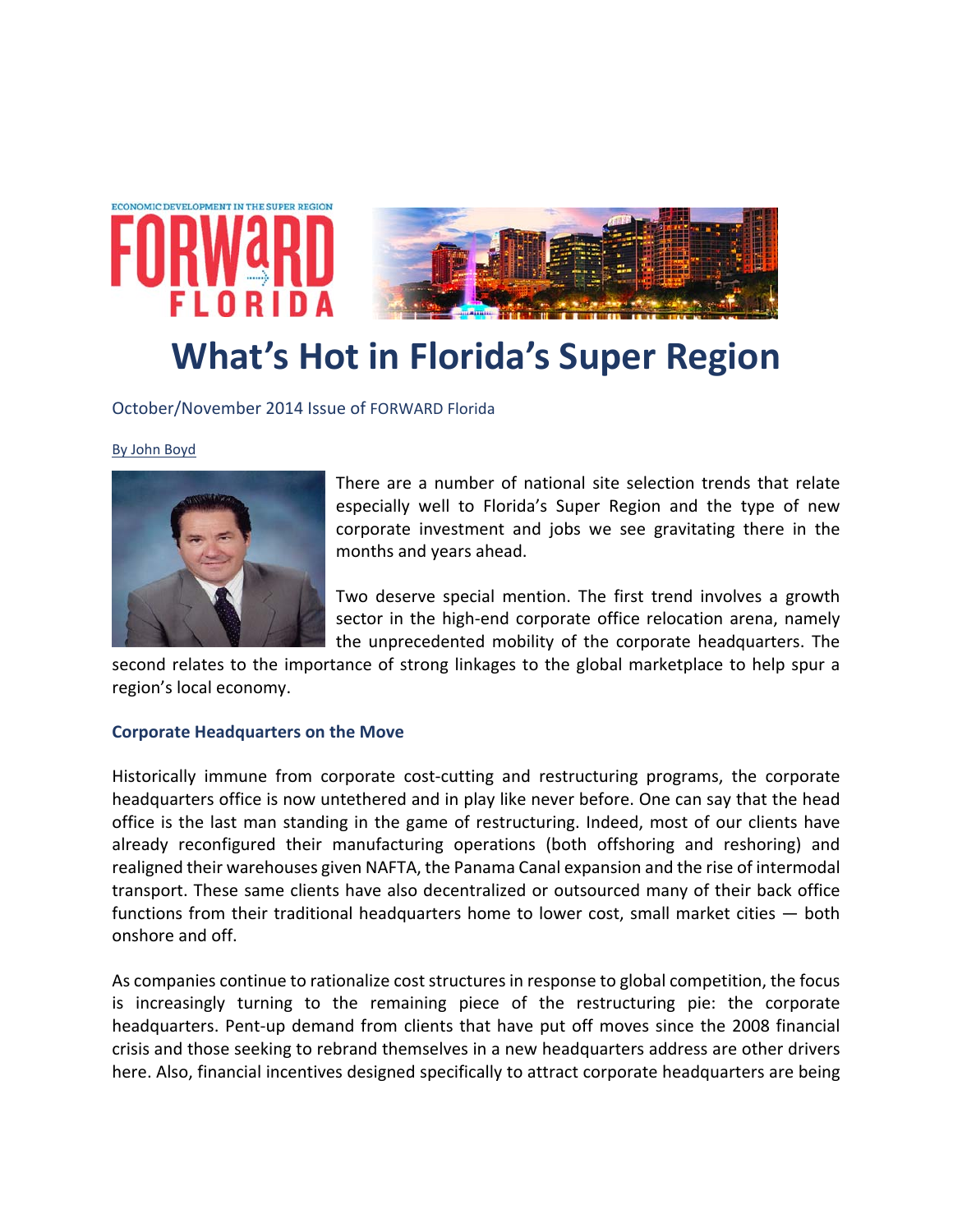crafted by states competing for this holy grail of economic development. Florida has such incentives in place.

In Florida's Super Region, economic development practitioners, politicians and business leaders in major market I‐4 Corridor cities like Orlando and Tampa would do well to focus on the new mobility of the corporate headquarters, along with the prestige, human capital and philanthropic stimulus a new head office brings to a city. Factors like good international air service, available Class‐A office space, the absence of a state income tax and Florida lifestyle amenities all show well for the region.

| <b>CORPORATE HEADQUARTERS LOCATION</b> | <b>TOTAL ANNUAL</b><br><b>OPERATING COSTS</b> |
|----------------------------------------|-----------------------------------------------|
| New York Metro Area, NY                | \$29,821,280                                  |
| San Francisco Metro Area, CA           | \$28,539,320                                  |
| Stamford Metro Area, CT                | \$27,332,854                                  |
| Los Angeles/Long Beach Metro Area, CA  | \$27,198,050                                  |
| Washington Metro Area, DC              | \$26,794,851                                  |
| <b>Boston Metro Area, MA</b>           | \$26,614,090                                  |
| Philadelphia Metro Area, PA            | \$25,853,630                                  |
| Minneapolis/St. Paul Metro Area, MN    | \$25,303,607                                  |
| Chicago Metro Area, IL                 | \$25,291,978                                  |
| Seattle/Bellevue Metro Area, WA        | \$25,275,370                                  |
| Cleveland Metro Area, OH               | \$24,089,492                                  |
| <b>Wilmington Metro Area, DE</b>       | \$23,944,782                                  |
| Milwaukee Metro Area, WI               | \$23,856,350                                  |
| St. Louis Metro Area, MO               | \$23,610,524                                  |
| Denver/Boulder Metro Area, CO          | \$23,468,881                                  |
| Pittsburgh Metro Area, PA              | \$23,331,057                                  |
| Cincinnati Metro Area, OH              | \$23,271,967                                  |
| Dallas/Ft. Worth Metro Area, TX        | \$22,735,071                                  |
| Charlotte Metro Area, NC               | \$22,115,338                                  |
| Atlanta Metro Area, GA                 | \$21,847,278                                  |
| Richmond Metro Area, VA                | \$21,432,459                                  |
| Orlando/Tampa I-4 Corridor, FL         | \$21,141,715                                  |
| San Antonio/San Marcos Metro Area, TX  | \$21,127,653                                  |

SOURCE: BIZCOSTS®, A REGISTERED TRADEMARK OF THE BOYD COMPANY INC., PRINCETON, N.J

On the cost front, the I‐4 Corridor is one of the most cost‐effective office markets in the country. Shown to the left is a comparison of total annual operating costs (labor, real estate, utilities, and taxes) scaled to a representative corporate headquarters office occupying 75,000 square feet of Class‐A space and employing 300 workers. Of the surveyed head office markets, only San Antonio/San Marcos, Texas, showed a lower operating cost profile than the I‐4 Corridor.

Historically immune from corporate cost‐ cutting and restructuring programs, the corporate headquarters office is now untethered and in play like never before. One can say that the head office is the last man standing in the game of restructuring. Indeed, most of our clients have already reconfigured their manufacturing operations (both  $-$  offshoring and reshoring) and realigned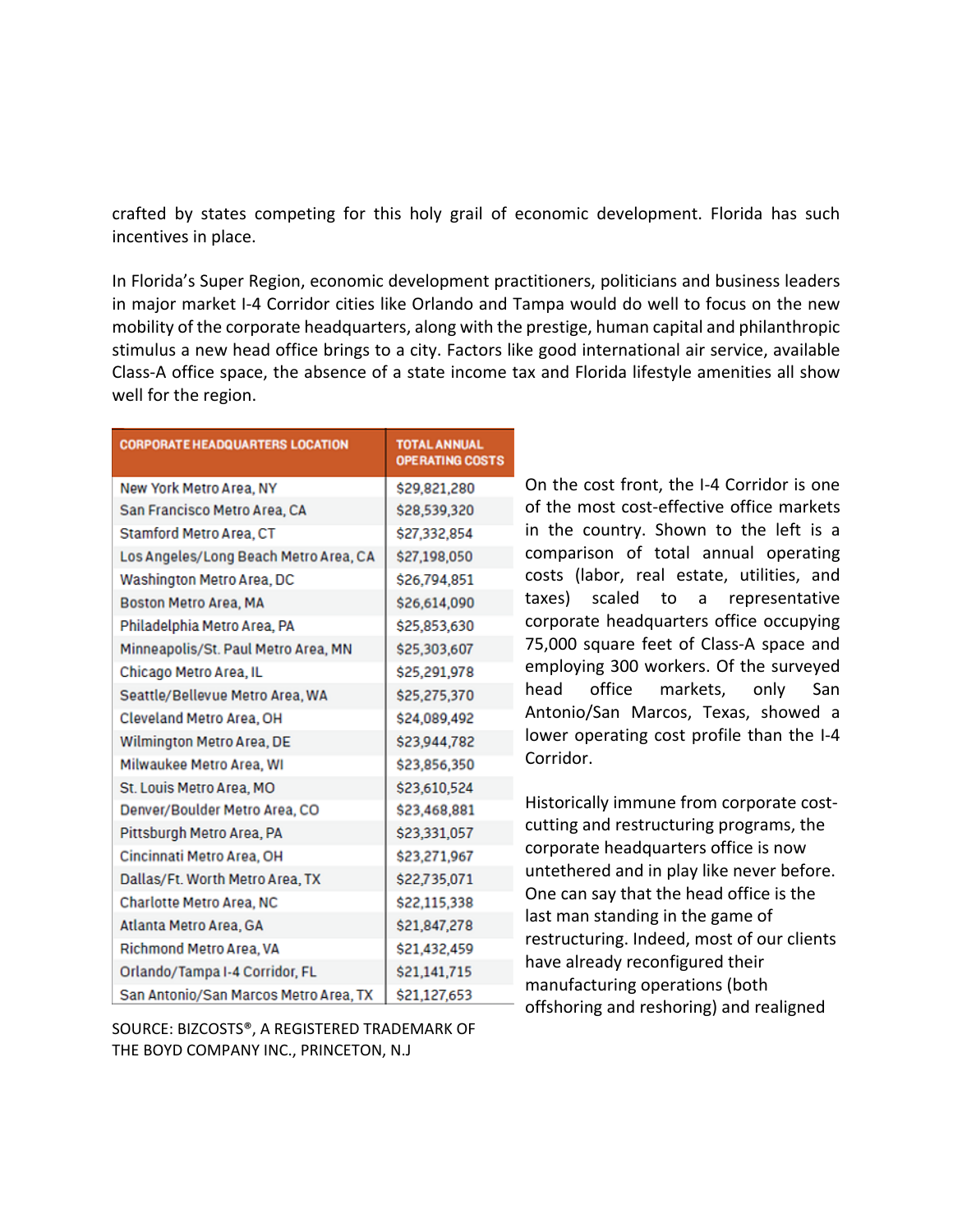their warehouses given NAFTA, the Panama Canal expansion and the rise of intermodal transport. These same clients have also decentralized or outsourced many of their back office functions from their traditional headquarters home to lower cost, small market cities — both onshore and off.

As companies continue to rationalize cost structures in response to global competition, the focus



is increasingly turning to the remaining piece of the restructuring pie: the corporate headquarters. Pent‐up demand from clients that have put off moves since the 2008 financial crisis and those seeking to rebrand themselves in a new headquarters address are other drivers here. Also, financial incentives designed specifically to attract

corporate headquarters are being crafted by states competing for this holy grail of economic development. Florida has such incentives in place.

In Florida's Super Region, economic development practitioners, politicians and business leaders in major market I‐4 Corridor cities like Orlando and Tampa would do well to focus on the new mobility of the corporate headquarters, along with the prestige, human capital and philanthropic stimulus a new head office brings to a city. Factors like good international air service, available Class‐A office space, the absence of a state income tax and Florida lifestyle amenities all show well for the region.

On the cost front, the I-4 Corridor is one of the most cost-effective office markets in the country. Shown to the left is a comparison of total annual operating costs (labor, real estate, utilities, and taxes) scaled to a representative corporate headquarters office occupying 75,000 square feet of Class‐A space and employing 300 workers. Of the surveyed head office markets, only San Antonio/San Marcos, Texas, showed a lower operating cost profile than the I‐4 Corridor.

## **Global Links**

Today, cities that will do well in the competitive tug-of-war for new industry and jobs will be those that have special links to the global economy. We view Florida's Super Region as being especially well positioned on the international front. Its major deep water ports, international